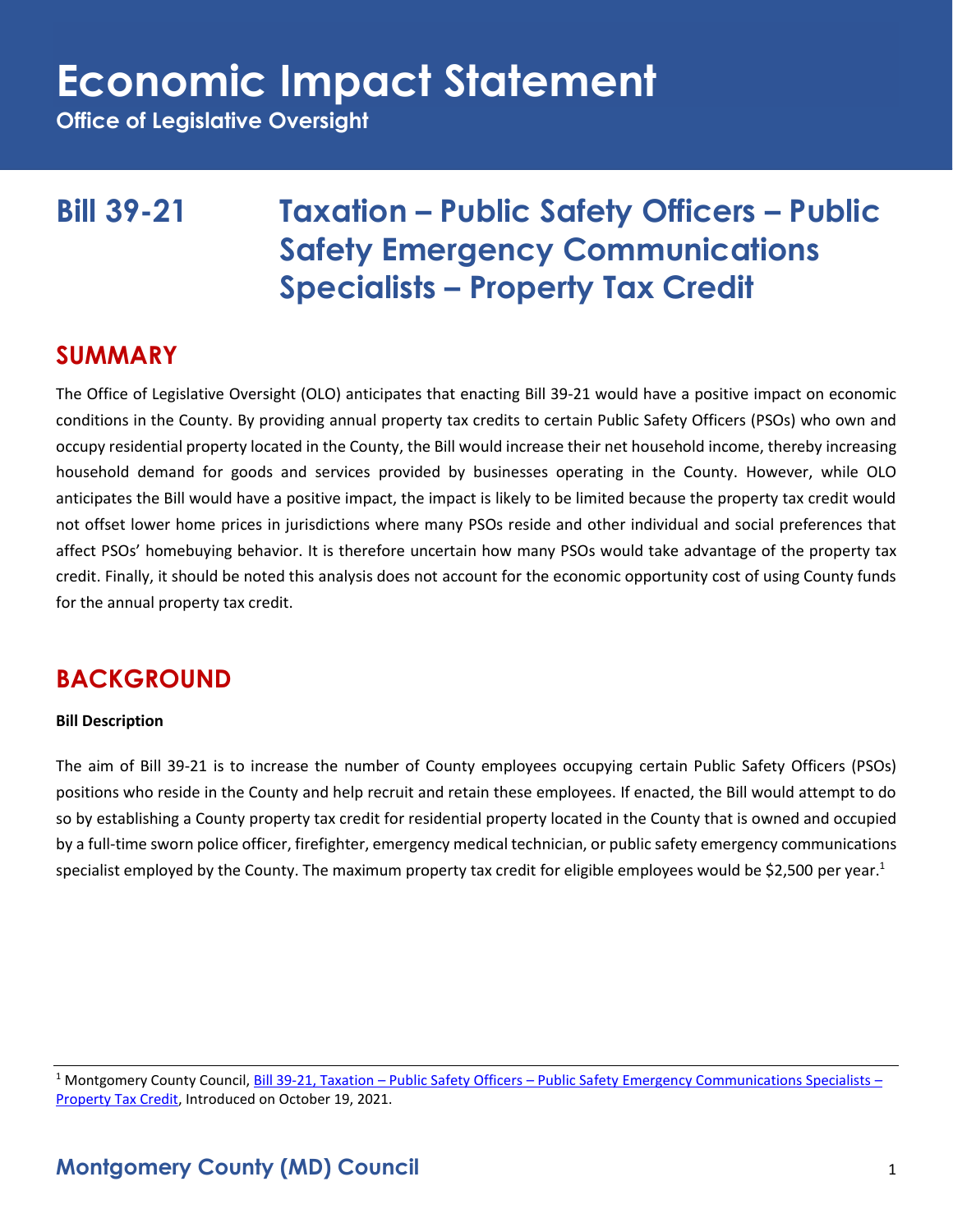**Office of Legislative Oversight**

#### **Residence of PSOs**

Staff from the Office of Management and Budget provided OLO with data on the place of residence of PSOs employed by the County from October 2021. It is important to note the total number of PSOs per location continually change due to retirement, turnover, new hires, etc. For this reason, OLO presents rounded figures on place of residence.

As shown in **Table 1**, approximately 1 in 2 PSOs in the Montgomery County Police Department reside outside the County and approximately 4 in 5 PSOs in the Montgomery County Fire and Rescue Services reside outside the County. Moreover, the outside jurisdictions that attract the most County PSOs are Frederick, Carroll, Anne Arundel, Washington, and Prince George's Counties.

| <b>Place of Residence</b>                                                                                                 | <b>Police</b>        | <b>Fire</b>             |
|---------------------------------------------------------------------------------------------------------------------------|----------------------|-------------------------|
| <b>Within Montgomery County</b>                                                                                           | 50%                  | 20%                     |
| Outside of DC and its contiguous<br>jurisdictions (Alexandria,<br>Arlington, Fairfax, Montgomery,<br>and Prince George's) | 45%                  | 75%                     |
|                                                                                                                           | Montgomery, MD: 50%  | Montgomery, MD: 20%     |
|                                                                                                                           | Frederick, MD: 25%   | Frederick, MD: 15%      |
| Top five jurisdictions                                                                                                    | Carroll, MD: 5%      | Carroll, MD: 10%        |
|                                                                                                                           | Washington, MD: 5%   | Anne Arundel, MD: 5%    |
|                                                                                                                           | Anne Arundel, MD: 5% | Prince George's, MD: 5% |

#### **Table 1. Place of Residence of County PSOs in October 2021 (rounded percentages)**

Source: Office of Management and Budget; Stephen Roblin

## **INFORMATION SOURCES, METHODOLOGIES, AND ASSUMPTIONS**

#### **Scope of Analysis**

Enacting Bill 39-21 would involve using County revenue to provide certain PSOs a property tax credit for residential property located in the County that they own and occupy. Recipients would experience a net increase in household income. For PSOs who already reside in the County, the transfer from the County to employees would entail an intrajurisdictional shift where economic activity occurs—that is, County revenues being used to increase net household income versus some other use of government spending.

### **Montgomery County (MD) Council** 2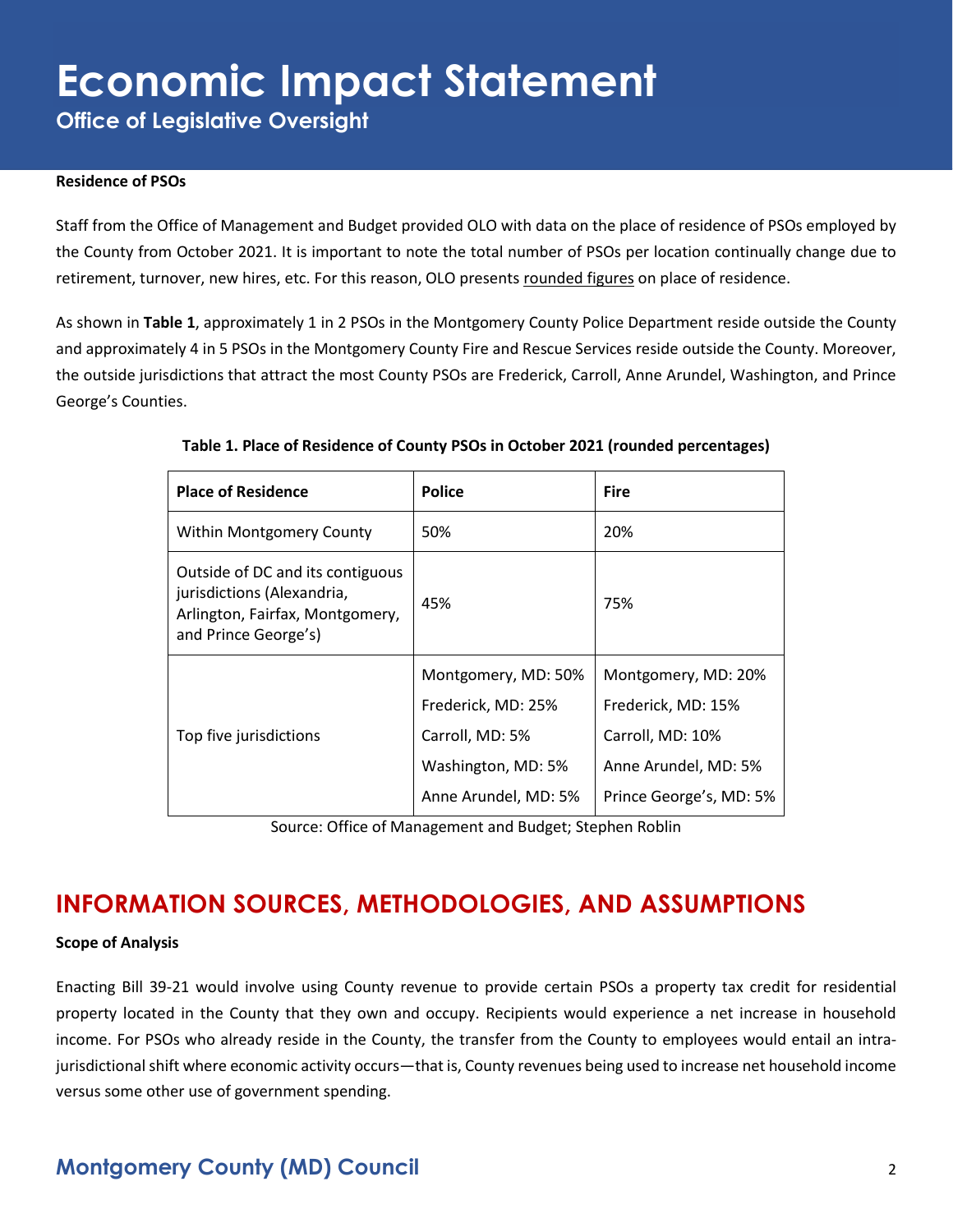**Office of Legislative Oversight**

In contrast, if the property tax credit achieves its intended aim of increasing the number of PSOs residing in the County and help recruit and retain these employees, then the transfer would reduce outflows from the County in the form of employee compensation spent outside the County. This outcome would be beneficial for County economic conditions for two reasons. First, given the strong relationship between proximity to home and transaction location,<sup>2</sup> County employees who reside locally are more likely to patronize County-based businesses. Second, locally-based employees contribute to the stimulating effects of County government expenditure by paying local taxes.

Ultimately, the total annual economic impact of Bill 39-21 would depend on:

- (a) the per year economic benefits of the property tax credit to PSOs currently residing in the County;
- (b) the per year economic benefits of preventing capital outflow by increasing the share of PSOs based in the County;
- (c) the per year economic opportunity cost of using County revenues for the credit.

Because OLO does not know how the County revenues used to fund the property tax credit would otherwise be allocated in the absence of enacting Bill 39-21, OLO limits the scope of the analysis below to (a) and (b). Thus, this analysis does not account for the economic impacts of alternative government spending.

### **Methodology**

To assess the economic impacts of (a) and (b), OLO estimates the multiplier effects of:

- increasing household income through the property tax credit for PSOs residing in the County; and
- increasing resident households through recruiting residents to PSO positions and/or non-resident PSOs re-locating to the County.

The multiplier effect captures how changes in economic activity affect other rounds of spending, and how additional spending impacts certain economic indicators. To illustrate, an increase in household income may in turn increase demand for local restaurants, resulting in restaurant owners hiring more workers.

This analysis uses the Regional Input-Output Modeling System (RIMS II) "final-demand multipliers" for Montgomery County developed by the U.S. Bureau of Economic Analysis.<sup>3</sup> The multiplier effect of increased household income is estimated in terms of four economic measures:

- Output (sales): total market value of industry output;
- Value-Added: total value of income generated from production (equivalent to gross domestic product);
- Earnings: employee compensation plus net earnings of sole proprietors and partnerships; and

<sup>&</sup>lt;sup>2</sup> Sumit Agarwal, J. Bradford Jenson, and Ferdinando Monte, "Consumer Mobility and the Local Structure of Consumption [Industries](https://www.nber.org/papers/w23616)," National Bureau of Economic Research, January 2020.

<sup>3</sup> U.S. Bureau of Economic Analysis, *[RIMS II: An Essential Tool for Regional Developers and Planners](https://apps.bea.gov/regional/rims/rimsii/rimsii_user_guide.pdf)*, December 2013.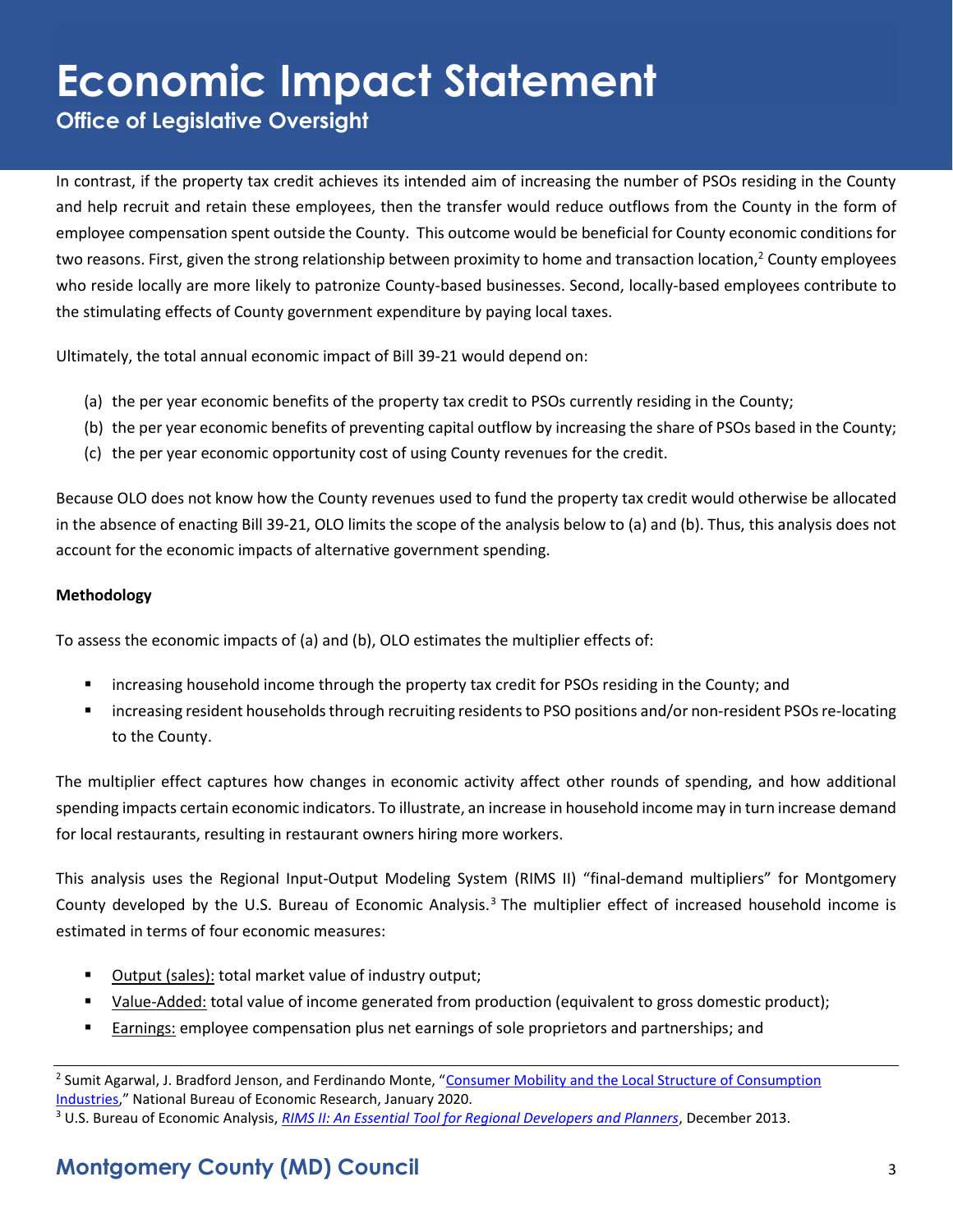**Office of Legislative Oversight**

**Employment:** number of full- and part-time employees.<sup>4</sup>

**Table 2** presents the RIMS II household multipliers for Montgomery County. OLO uses these multipliers to estimate the household multiplier effects for each economic measure.

| Output | <b>Earnings</b> | Employment | Value-Added |  |
|--------|-----------------|------------|-------------|--|
| 0.7951 | 0.1587          | 3.8028     | 0.4936      |  |

#### **Table 2. RIMS II Household Multipliers for Montgomery County**

Data Source: U.S. Bureau of Economic Analysis

#### **Estimates**

(a) *Per year economic benefits of the property tax credit to PSOs currently residing in the County:* Based on the data on PSOs' place of residence from October 2021, there were approximately 880 PSOs residing in the County at that time. Assuming the County would provide the full \$2,500 property tax credit to each recipient per year, affected households would experience a combined \$2.2 million net increase in household income. **Table 3** presents the annual multiplier effects for this estimated increase in household income.

#### **Table 3. Annual Multiplier Effects of an Increase in Total Household Income**

| <b>Increase in Total</b><br><b>Household Income</b> | Output      | <b>Earnings</b> | Employment | Value-Added |
|-----------------------------------------------------|-------------|-----------------|------------|-------------|
| \$2,200,000                                         | \$1,748,220 | \$349,140       | 8          | \$1,085,920 |

(b) *Per year economic benefits of preventing capital outflow by increasing the share of PSOs based in the County:* The RIMS II multipliers in **Table 2** also are used here to estimate the multiplier effects for every PSO who would otherwise reside outside the County in the absence of receiving the property tax credit. Based on FY21 salary schedules for police and fire, the salaries range from approximately \$50,000 to \$128,000, with the midpoint being approximately \$89,000.<sup>5</sup> **Table 4** presents the multiplier effects of the County retaining one PSO for this salary range.

 $4$  Ibid,  $3 - 3$  and  $3 - 4$ .

<sup>5</sup> See Montgomery County Government, <u>Fire/Rescue</u> and [Police](https://www.montgomerycountymd.gov/HR/Resources/Files/Classification/Compensation%20Documents/FY21%20FOP%20Salary%20Schedule.pdf) Bargaining Unit Salary Schedules, Fiscal Year 2021.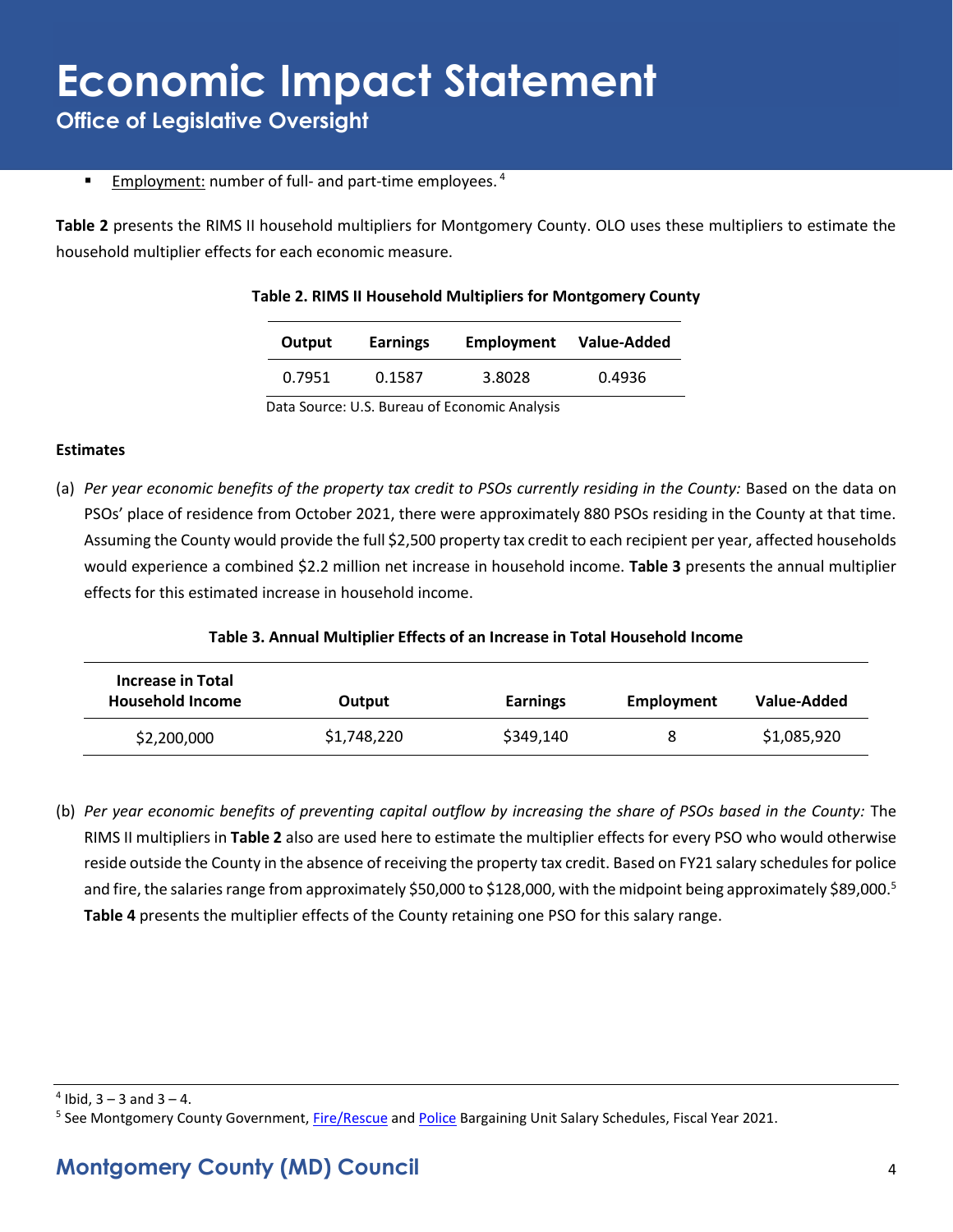**Office of Legislative Oversight**

### **Table 4. Annual Multiplier Effects of Retaining One PSO**

| <b>PSO Salary</b> | Output    | <b>Earnings</b> | Employment | Value-Added |
|-------------------|-----------|-----------------|------------|-------------|
| \$50,000          | \$39,755  | \$7,935         | 0.2        | \$24,680    |
| \$128,000         | \$101,773 | \$20,314        | 0.5        | \$63,181    |

### **VARIABLES**

The primary variables that would affect the economic impacts of enacting Bill 39-21 are the following:

- total number of PSOs residing in the County per year;
- total dollar amount of property tax credits awarded to PSOs per year;
- total number of PSOs recruited from within the County per year; and
- total number of non-resident PSOs re-locating to the County per year.

## **IMPACTS**

**WORKFORCE** ▪ **TAXATION POLICY** ▪ **PROPERTY VALUES** ▪ **INCOMES** ▪ **OPERATING COSTS** ▪ **PRIVATE SECTOR CAPITAL INVESTMENT** ▪ **ECONOMIC DEVELOPMENT** ▪ **COMPETITIVENESS**

### **Businesses, Non-Profits, Other Private Organizations**

Private organizations in the County would indirectly benefit from the property tax credit that certain PSOs would receive if Bill 39-21 is enacted.

- (a) *Indirect impacts of County-based PSOs receiving the property tax credit each year:* Based on the RIMS II household multipliers for the County, PSOs' place of residence data from October 2021, and the assumption that eligible PSOs would receive the total \$2,500 property tax per year, OLO estimates that increasing total household by \$2.2 million in one year would generate:
	- \$1,748,220 in output (i.e., total market value of industry output)
	- \$1,085,920 in value-added (i.e., total value of income generated from production)
	- \$349,140 in earnings (i.e., employee compensation plus net earnings of sole proprietors and partnerships)
	- 8 new jobs (i.e., full- and part-time employees)

The gains in output and value-added reflect increased household spending on goods and services provided by businesses operating in the County. These gains would entail net increases in income for businesses that benefit from the increase in household spending from the property tax credit. In addition to business income, the Bill would also affect business workforces by increasing employee earnings and creating new jobs. Because PSOs residing in the

## **Montgomery County (MD) Council** 5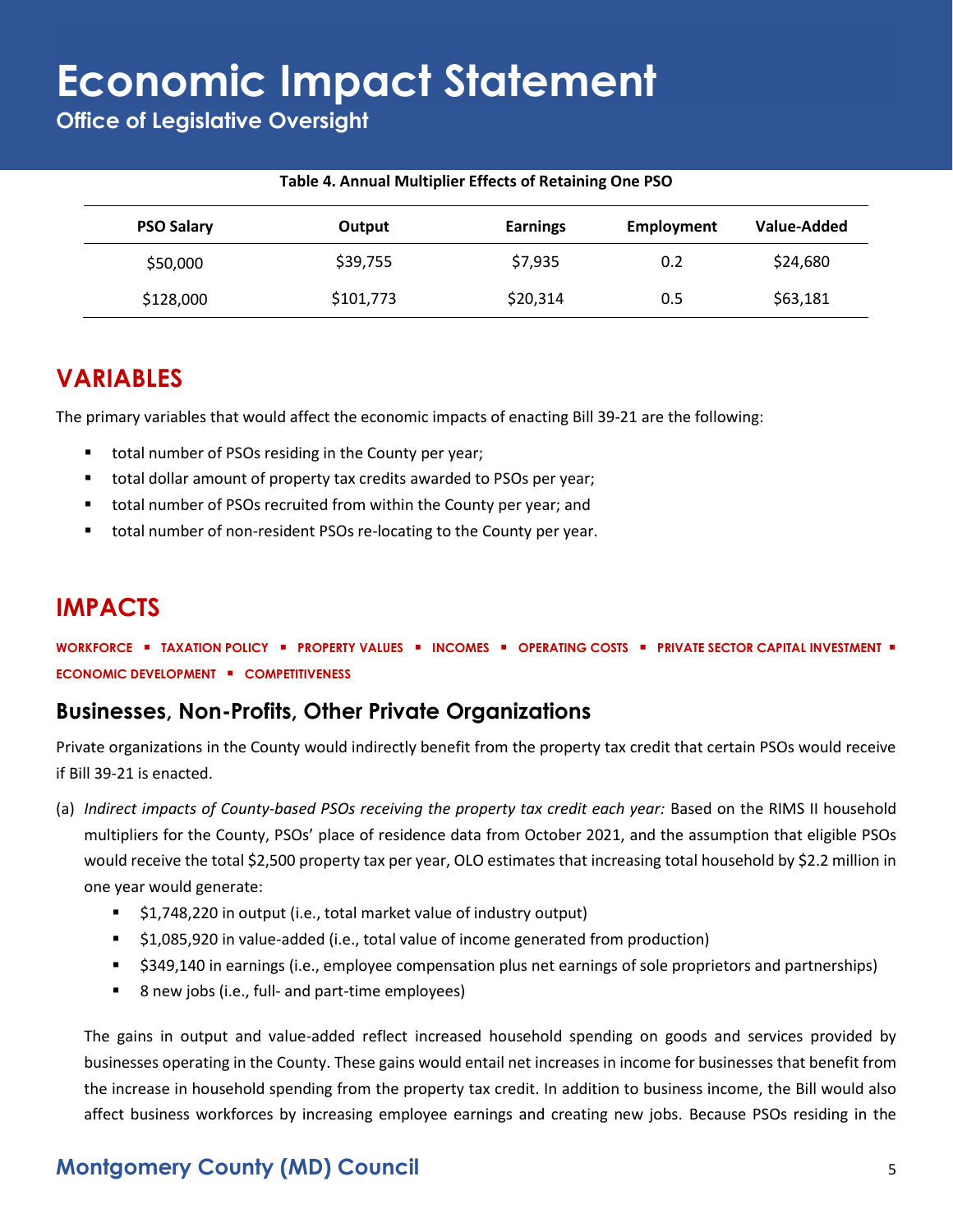## **Economic Impact Statement Office of Legislative Oversight**

County would be eligible to receive the property tax credit each year, the indirect benefits to private organizations occur on an annual basis.

(b) *Indirect impacts of preventing capital outflow by increasing the share of PSOs based in the County:* As illustrated above, increasing the share of PSOs based in the County would reduce net capital outflow and generate a positive multiplier effect. This economic impact depends on the property tax credit playing a causal role in recruiting and retaining resident PSOs, as Bill 39-21 intends.

What is the likelihood of Bill 39-21 increasing the share of resident PSOs? Comparing housing costs in the County to outside jurisdictions with the highest residence of PSOs suggest that the property tax credit may be insufficient to change PSOs' preferences. Using estimates from the National Association of Realtors and Bankrate's mortgage calculator, <sup>6</sup> **Table 5** presents median home values and estimated monthly mortgage payments for 2021 Q2. Assuming PSOs would receive \$2,500 in property tax credits, the median mortgage payment in Montgomery County effectively would decrease from \$2,709 to \$2,501. As shown in the table, the adjusted mortgage payment in Montgomery County would be significantly higher than payments in other jurisdictions.

It is important to note that the simple median home price comparison performed here does not account for transportation costs, differences in characteristics of homes at median price, or individual and social preferences for home residence among PSOs. For this reason, OLO's anticipation that the property tax credit may be insufficient to affect PSOs' homebuyer behavior should be interpreted as tentative conclusion.

|                 | <b>Median Home Prices</b> | <b>Estimated Monthly</b> | Difference from<br><b>Adjusted Montgomery</b>                                              |
|-----------------|---------------------------|--------------------------|--------------------------------------------------------------------------------------------|
| County          | (2021 Q2)                 | <b>Mortgage Payment</b>  | <b>Monthly Mortgage</b>                                                                    |
| Montgomery      | \$558,173                 | \$2,501 adjusted         |                                                                                            |
| Frederick       | \$387,430                 | \$1,868                  | \$633                                                                                      |
| Carroll         | \$397,143                 | \$1,916                  | \$585                                                                                      |
| Anne Arundel    | \$414,784                 | \$2,003                  | \$498                                                                                      |
| Washington      | \$241,807                 | \$1,150                  | \$1,351                                                                                    |
| Prince George's | \$375,411                 | \$1,809                  | \$692                                                                                      |
|                 |                           |                          | Sources: National Association of Realtors, County Median Home Prices 2021 02: and Bankrate |

|  |  |  |  | Table 5. Median Home Values in Jurisdictions with Highest Residence of PSOs |  |  |
|--|--|--|--|-----------------------------------------------------------------------------|--|--|
|--|--|--|--|-----------------------------------------------------------------------------|--|--|

Sources: National Association of Realtors, [County Median Home Prices 2021 Q2;](https://www.nar.realtor/research-and-statistics/housing-statistics/county-median-home-prices-and-monthly-mortgage-payment) and Bankrate, [Mortgage Calculator.](https://www.bankrate.com/calculators/mortgages/mortgage-calculator.aspx)

 $6$  Monthly mortgage payments were estimated based on the following assumptions: \$25,000 down payment, 30-year loan, and 3.1 interest rate.

### **Montgomery County (MD) Council** 6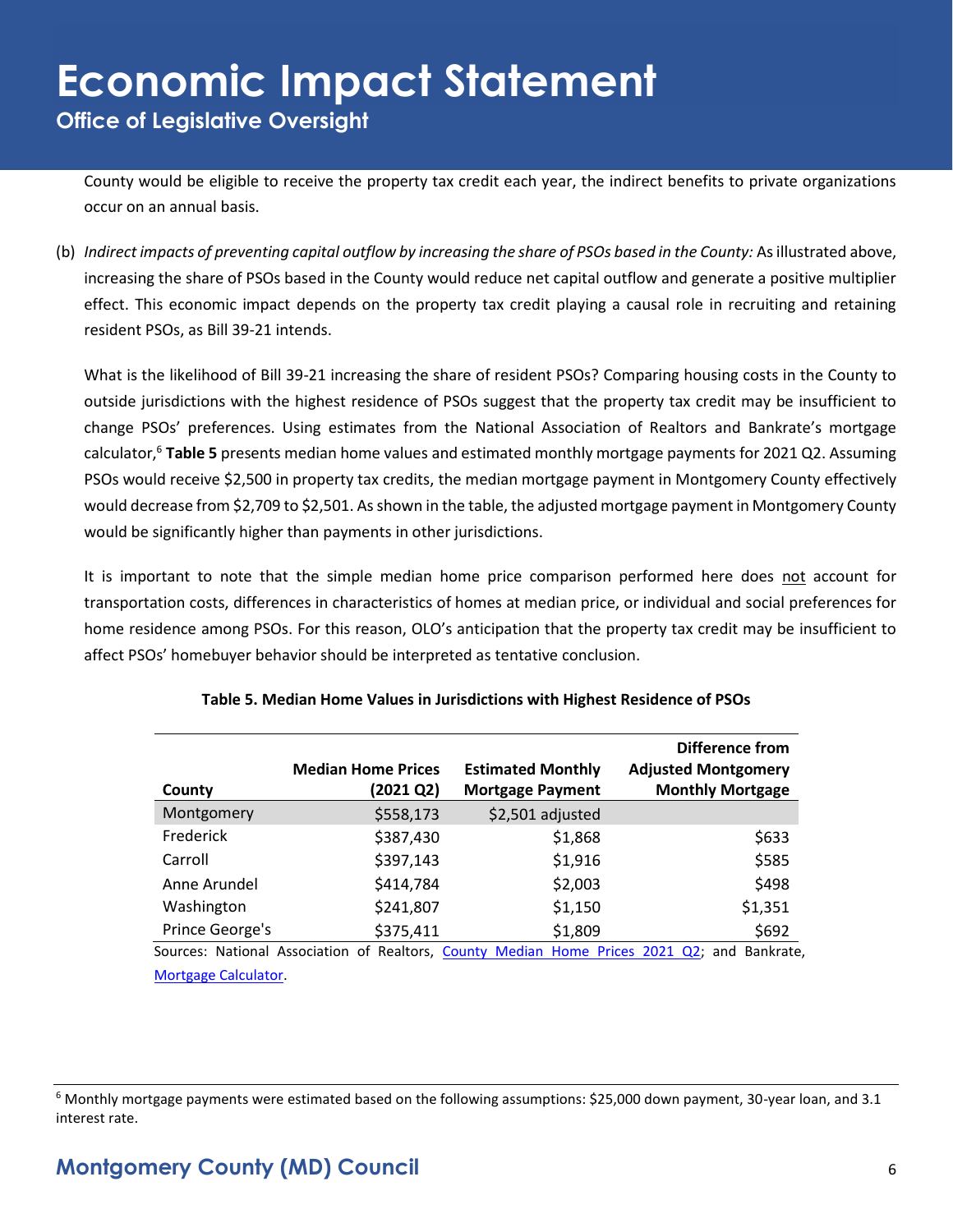**Office of Legislative Oversight**

Beyond these impacts, OLO does not anticipate Bill 39-21 would impact private organizations in terms of the Council's other priority indicators.<sup>7</sup>

### **Residents**

By altering County taxation policy, Bill 39-21 would have targeted, positive impacts for PSO residents who would receive a property tax credit on an annual basis. Residents who would receive the property tax credit would experience a net increase in household income. The Bill would also have more diffuse, positive impacts for residents. Specifically, residents who experience increases in employee earnings and new jobs as result of the household multiplier effect would also benefit from the Bill.

## **DISCUSSION ITEMS**

Councilmembers may want to consider whether the property tax credit would be sufficient to offset lower home prices and other individual and social preferences that affect PSOs' homebuying behavior.

## **WORKS CITED**

Bankrate[. Mortgage Calculator.](https://www.bankrate.com/calculators/mortgages/mortgage-calculator.aspx)

Montgomery County Code. [Sec. 2-81B, Economic Impact Statements.](https://codelibrary.amlegal.com/codes/montgomerycounty/latest/montgomeryco_md/0-0-0-80894)

Montgomery County Council. Taxation – Public Safety Officers – [Public Safety Emergency Communications Specialists](https://apps.montgomerycountymd.gov/ccllims/DownloadFilePage?FileName=2727_1_17760_Bill_39-2021_Introduction_20211019.pdf) – [Property Tax Credit.](https://apps.montgomerycountymd.gov/ccllims/DownloadFilePage?FileName=2727_1_17760_Bill_39-2021_Introduction_20211019.pdf) Introduced on October 19, 2021.

Montgomery County Council. Resolution 19-300. [Economic Development Platform for Montgomery County.](https://www.montgomerycountymd.gov/COUNCIL/Resources/Files/2019/EDPlatformPlatformFinal.pdf) Adopted on November 19, 2019.

Sumit Agarwal, J. Bradford Jenson, and Ferdinando Monte. "[Consumer Mobility and the Local Structure of Consumption](https://www.nber.org/papers/w23616)  [Industries](https://www.nber.org/papers/w23616)," National Bureau of Economic Research. January 2020.

U.S. Bureau of Economic Analysis. *[RIMS II: An Essential Tool for Regional Developers and Planners](https://apps.bea.gov/regional/rims/rimsii/rimsii_user_guide.pdf)*. December 2013.

National Association of Realtors. [County Median Home Prices 2021 Q2.](https://www.nar.realtor/research-and-statistics/housing-statistics/county-median-home-prices-and-monthly-mortgage-payment)

Montgomery County Government. [Fire/Rescue](https://www.montgomerycountymd.gov/HR/Resources/Files/Classification/Compensation%20Documents/FY21%20Mid-Year%20Salary%20Schedules/FY21%20IAFF%20V2.pdf) and [Police](https://www.montgomerycountymd.gov/HR/Resources/Files/Classification/Compensation%20Documents/FY21%20FOP%20Salary%20Schedule.pdf) Bargaining Unit Salary Schedules. Fiscal Year 2021

<sup>&</sup>lt;sup>7</sup> For the Council's priority indicators, see Montgomery County Code, Sec. 2-81B. Economic Impact Statements, <u>https://codelibrary.</u> [amlegal.com/codes/montgomerycounty/latest/montgomeryco\\_md/0-0-0-80894.](https://codelibrary.amlegal.com/codes/montgomerycounty/latest/montgomeryco_md/0-0-0-80894)